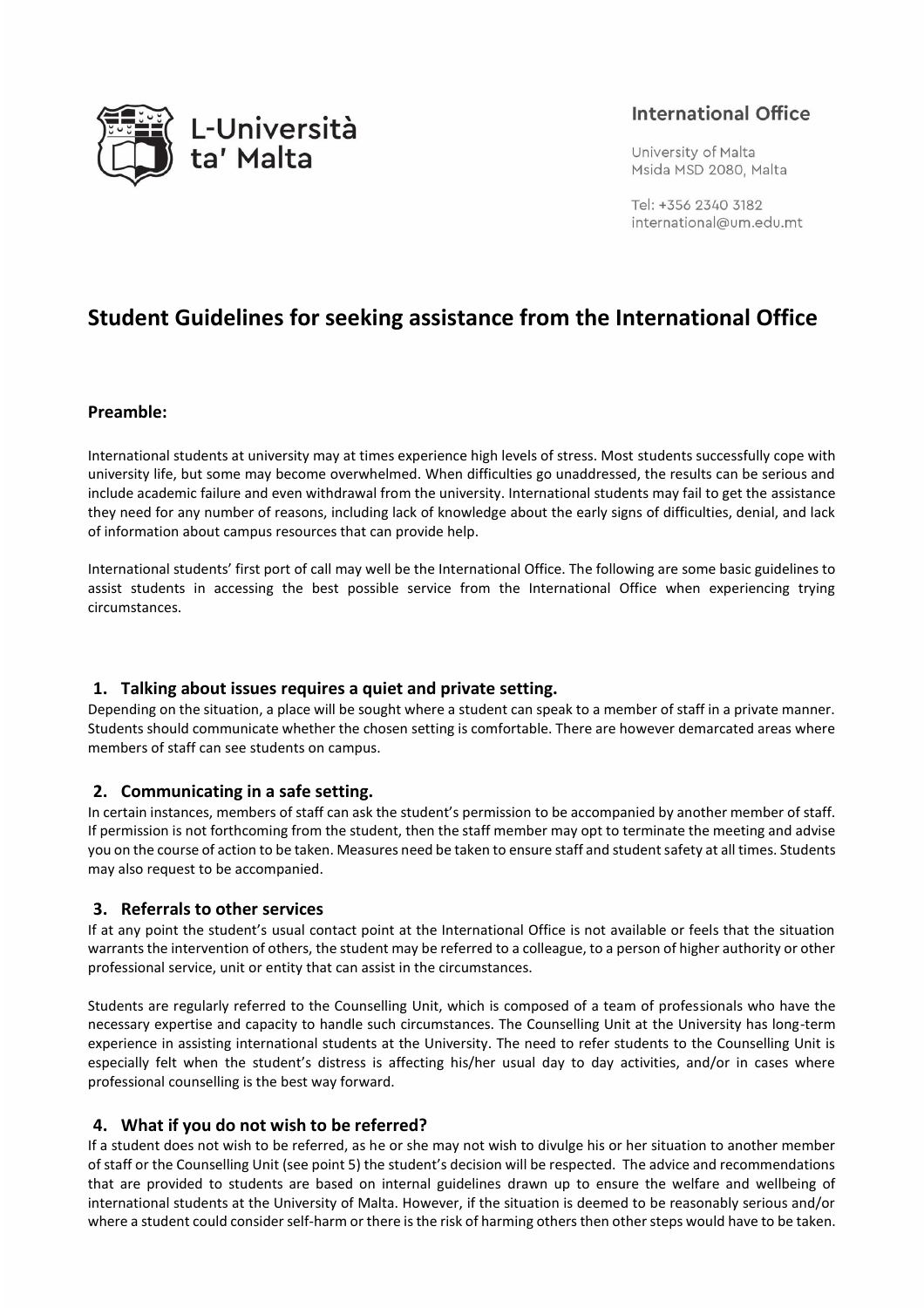#### **5. Confidentiality and limits thereof**

 Members of staff of the University of Malta are duty-bound to secure confidentiality and not disclose information without prior authorization.

Students will be verbally informed at the very first encounter with the International Office about **the limits of confidentiality and that confidentiality cannot be maintained in cases where there is a risk of the student harming oneself or others**. In such cases the student may need to be referred immediately to the Counselling Unit and/or national emergency services. The telephone call will be made either in front of the student, or if the student is absent, the student will be informed of the referral.

If a referral has been made to the Counselling Unit, attendance for counselling on the part of the student is not mandatory and failure to attend will not jeopardise the student's registration at the University. The Counselling Unit **will not** disclose information as to whether the student is attending sessions.

#### **6. Cases of Emergency**

In cases of emergency where the student is at **immediate risk of harming oneself or others**, the Counselling Unit would need to be contacted for professional psychological advice, and the emergency number 112 dialled, which gives access to the ambulance, fire brigade and police. In such cases the parents, guardians, sponsors, medical practitioner and family members may need to be contacted. The police at the Msida Police Station will also be informed of the details of the emergency as their presence might be required.

#### **7. Experience of Victimisation**

If a student thinks that she or he may have been the victim of a crime he or she may wish to discuss this with the International Office staff who will guide and assist you in contacting the police. You are not obliged to report this to the International Office and may contact the police directly, especially if the matter happens outside office hours. However, do approach the International Office so that we may be in a position to assist you where possible.

#### **8. Students who are Minors**

In the case of students who are minors (under eighteen), members of staff are obliged to inform parents or guardians of the student's situation and accompanying distress. You will be advised that your parent(s) or guardian(s) are going to be informed of the situation.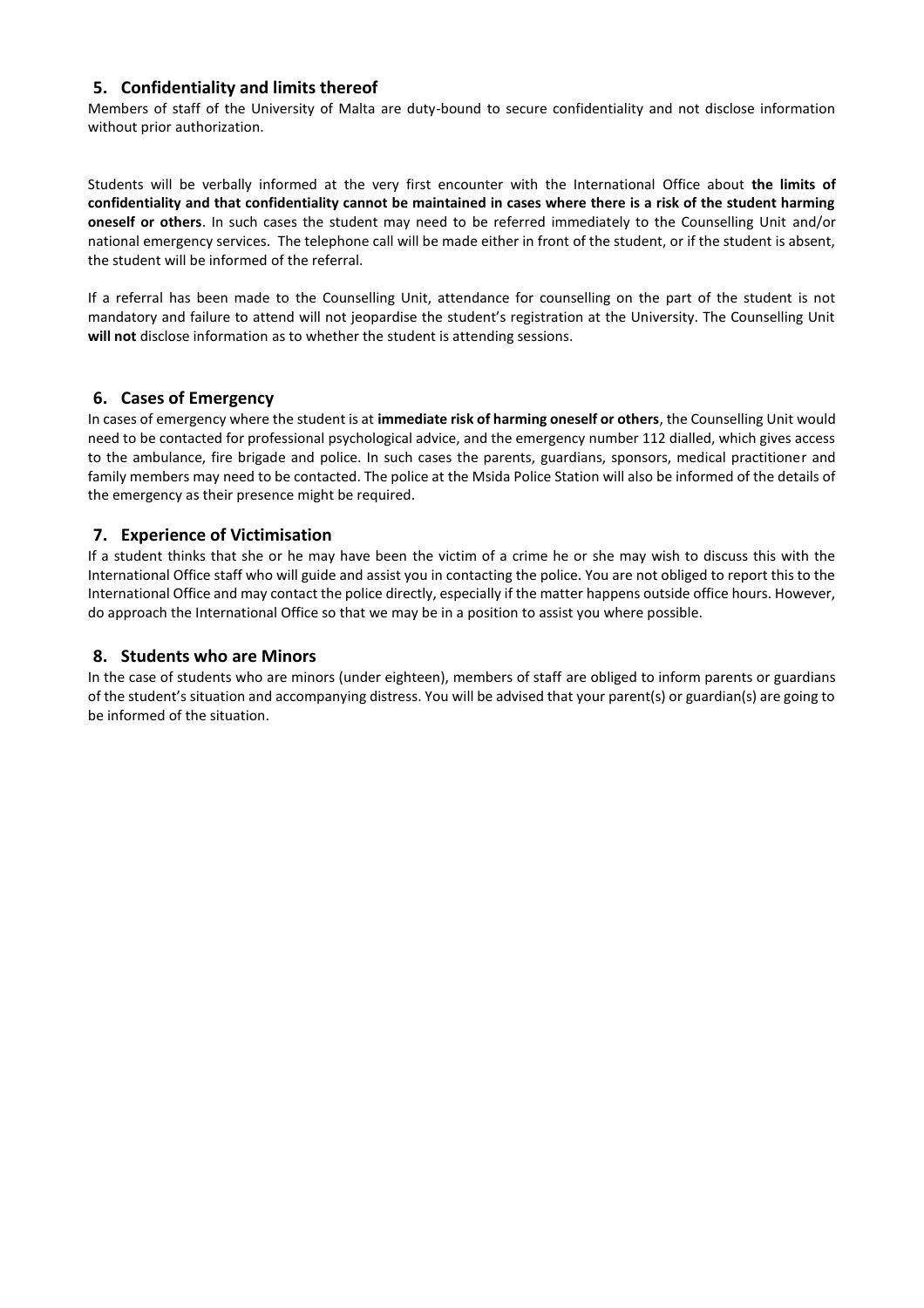|  | Contacts relating to student support at the International Office: |  |
|--|-------------------------------------------------------------------|--|
|--|-------------------------------------------------------------------|--|

| <b>Exchange/Visiting students</b>                    |                                                 |
|------------------------------------------------------|-------------------------------------------------|
| Monique Mallia                                       | <b>Erasmus Incoming students</b>                |
|                                                      | Annhelica Agius/Rachel Abdilla                  |
| In her absence: Annhelica Agius/Stefania Agius Fabri |                                                 |
|                                                      | Annhelica Agius: Tel: 2340 2204                 |
| Monique Mallia: Tel: 2340 2370                       | Email: annhelica.agius@um.edu.mt                |
|                                                      |                                                 |
| Email: monique.mallia@um.edu.mt                      | Rachel Abdilla: Tel: 2340 3708                  |
|                                                      | Email: rachel.abdilla@um.edu.mt                 |
| Annhelica Agius: Tel: 2340 2204                      |                                                 |
| Email: annhelica.agius@um.edu.mt                     | Stefania Agius Fabri: Tel: 2340 3182            |
|                                                      | Email: stefania.agius-fabri@um.edu.mt           |
| Stefania Agius Fabri: Tel: 2340 3182                 |                                                 |
| Email: stefania.agius-fabri@um.edu.mt                |                                                 |
|                                                      |                                                 |
| <b>International Postgraduate Students</b>           | Kuwaiti/Omani/Saudi students                    |
|                                                      |                                                 |
| Elizabeth Borg Cardona                               | Carol Zammit                                    |
| In her absence: Stefania Agius Fabri                 | In her absence: Elaine Zammit/Mohammed Hazzouri |
| <b>International Undergraduate Students</b>          | Carol Zammit Tel: 2340 3180                     |
| Krystle Attard                                       | Email: carol.zammit@um.edu.mt                   |
| In her absence: Stefania Agius Fabri                 |                                                 |
|                                                      | Elaine Zammit: Tel: 2340 3376                   |
|                                                      | Email: elaine.zammit@um.edu.mt                  |
| Elizabeth Borg Cardona: Tel: 2340 3986               |                                                 |
| Email: international@um.edu.mt                       | Stefania Agius Fabri: Tel: 2340 3182            |
|                                                      |                                                 |
|                                                      | Email: stefania.agius-fabri@um.edu.mt           |
| Krystle Attard: Tel: 2340 3749                       |                                                 |
| Email: krystle.attard@um.edu.mt                      |                                                 |
| Stefania Agius Fabri: Tel: 2340 3182                 |                                                 |
| Email: stefania.agius-fabri@um.edu.mt                |                                                 |
|                                                      |                                                 |
| Mohammed Hazzouri: Tel: 2340 2808                    |                                                 |
| Email: mohammed.hazzouri@um.edu.mt                   |                                                 |
|                                                      |                                                 |
|                                                      |                                                 |
|                                                      |                                                 |

### **Student services on campus:**

Counselling Services: [www.um.edu.mt/counselling](http://www.um.edu.mt/counselling)